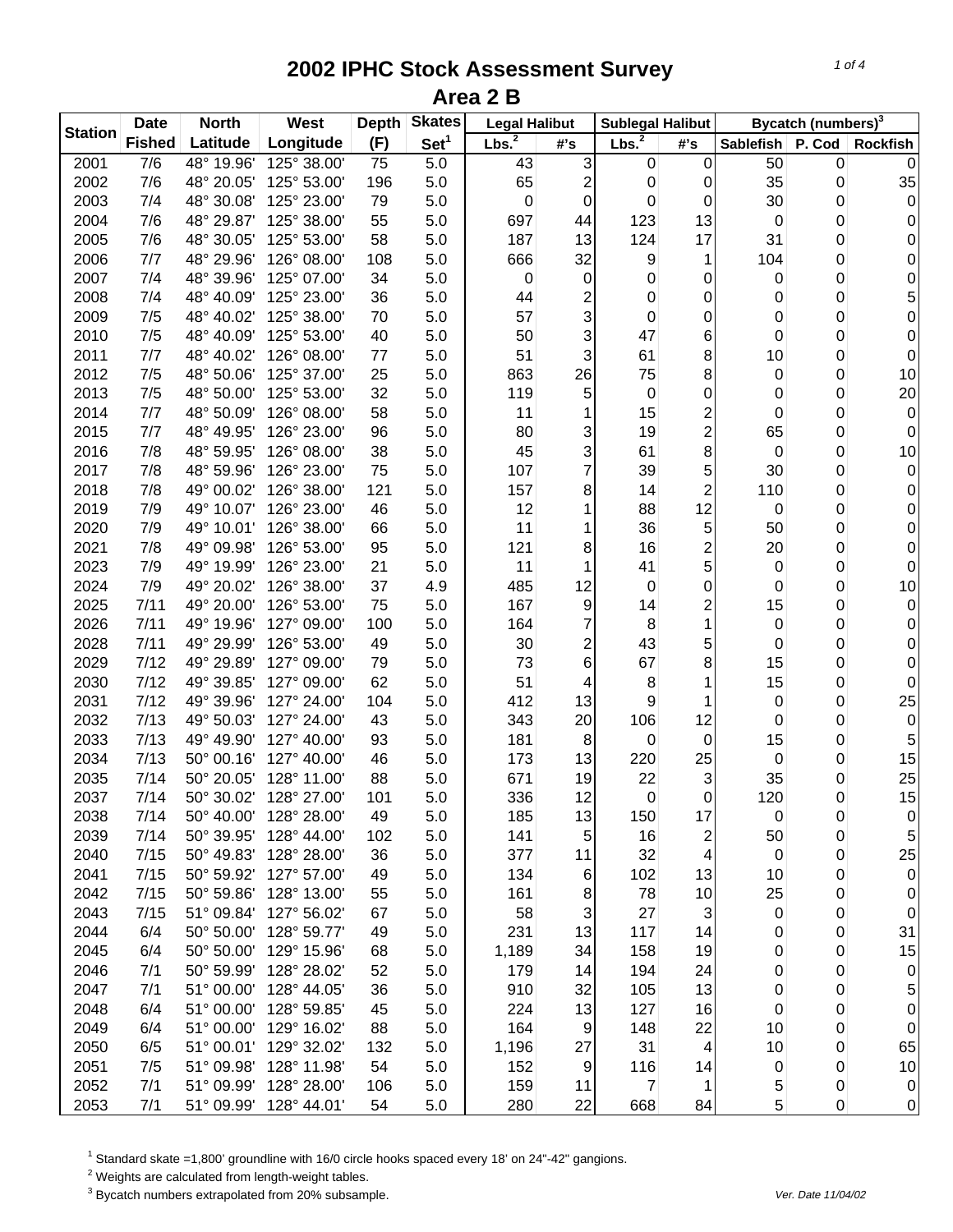| <b>Station</b><br>Lbs. <sup>2</sup><br>Lbs. <sup>2</sup><br><b>Fished</b><br>Latitude<br>Longitude<br>(F)<br>Set <sup>1</sup><br>$\#^{\circ} \mathsf{s}$<br>#'s<br><b>Sablefish</b><br>P. Cod<br>$\frac{1}{51^{\circ}}$ 09.97'<br>2054<br>6/30<br>129° 00.00'<br>73<br>5.0<br>624<br>37<br>209<br>26<br>10<br>$\pmb{0}$<br>713<br>35<br>2055<br>6/30<br>51° 10.00'<br>129° 16.04'<br>146<br>5.1<br>22<br>10<br>1<br>0<br>6/5<br>2056<br>51° 10.01'<br>129° 31.95'<br>156<br>619<br>25<br>43<br>110<br>5.0<br>5<br>0<br>3<br>23<br>15<br>2057<br>7/5<br>51° 20.00'<br>127° 54.92'<br>74<br>50<br>0<br>5.0<br>4<br>7<br>2058<br>7/5<br>51° 20.03'<br>128° 11.05'<br>46<br>5.0<br>92<br>229<br>31<br>0<br>0<br>7/2<br>15<br>2059<br>51° 19.98'<br>128° 27.01'<br>82<br>5.0<br>164<br>5<br>23<br>3<br>0<br>7/2<br>37<br>25<br>2060<br>51° 20.02'<br>128° 43.03'<br>115<br>5.0<br>293<br>14<br>0<br>4<br>638<br>27<br>55<br>0<br>2061<br>6/30<br>51° 20.00'<br>128° 58.98'<br>135<br>5.0<br>10<br>1<br>907<br>8<br>0<br>2062<br>6/30<br>51° 20.02'<br>129° 14.99'<br>130<br>5.0<br>56<br>73<br>10<br>38<br>2063<br>6/5<br>51° 19.99'<br>129° 31.02'<br>113<br>5.0<br>540<br>24<br>4<br>20<br>0<br>33<br>2064<br>6/5<br>51° 19.97'<br>129° 46.83'<br>133<br>5.1<br>822<br>26<br>66<br>0<br>4<br>87<br>2065<br>7/4<br>51° 30.00<br>128° 10.93'<br>46<br>5.0<br>354<br>13<br>11<br>$\mathbf 0$<br>0<br>2066<br>7/4<br>51° 29.98'<br>128° 27.06'<br>191<br>6<br>$\mathbf 0$<br>24<br>0<br>104<br>5.0<br>0 | Bycatch (numbers) <sup>3</sup> |
|--------------------------------------------------------------------------------------------------------------------------------------------------------------------------------------------------------------------------------------------------------------------------------------------------------------------------------------------------------------------------------------------------------------------------------------------------------------------------------------------------------------------------------------------------------------------------------------------------------------------------------------------------------------------------------------------------------------------------------------------------------------------------------------------------------------------------------------------------------------------------------------------------------------------------------------------------------------------------------------------------------------------------------------------------------------------------------------------------------------------------------------------------------------------------------------------------------------------------------------------------------------------------------------------------------------------------------------------------------------------------------------------------------------------------------------------------------------------------------------------------|--------------------------------|
|                                                                                                                                                                                                                                                                                                                                                                                                                                                                                                                                                                                                                                                                                                                                                                                                                                                                                                                                                                                                                                                                                                                                                                                                                                                                                                                                                                                                                                                                                                  | <b>Rockfish</b>                |
|                                                                                                                                                                                                                                                                                                                                                                                                                                                                                                                                                                                                                                                                                                                                                                                                                                                                                                                                                                                                                                                                                                                                                                                                                                                                                                                                                                                                                                                                                                  | 0                              |
|                                                                                                                                                                                                                                                                                                                                                                                                                                                                                                                                                                                                                                                                                                                                                                                                                                                                                                                                                                                                                                                                                                                                                                                                                                                                                                                                                                                                                                                                                                  | 5                              |
|                                                                                                                                                                                                                                                                                                                                                                                                                                                                                                                                                                                                                                                                                                                                                                                                                                                                                                                                                                                                                                                                                                                                                                                                                                                                                                                                                                                                                                                                                                  | 5                              |
|                                                                                                                                                                                                                                                                                                                                                                                                                                                                                                                                                                                                                                                                                                                                                                                                                                                                                                                                                                                                                                                                                                                                                                                                                                                                                                                                                                                                                                                                                                  | 5                              |
|                                                                                                                                                                                                                                                                                                                                                                                                                                                                                                                                                                                                                                                                                                                                                                                                                                                                                                                                                                                                                                                                                                                                                                                                                                                                                                                                                                                                                                                                                                  | $\pmb{0}$                      |
|                                                                                                                                                                                                                                                                                                                                                                                                                                                                                                                                                                                                                                                                                                                                                                                                                                                                                                                                                                                                                                                                                                                                                                                                                                                                                                                                                                                                                                                                                                  | $\pmb{0}$                      |
|                                                                                                                                                                                                                                                                                                                                                                                                                                                                                                                                                                                                                                                                                                                                                                                                                                                                                                                                                                                                                                                                                                                                                                                                                                                                                                                                                                                                                                                                                                  | 5                              |
|                                                                                                                                                                                                                                                                                                                                                                                                                                                                                                                                                                                                                                                                                                                                                                                                                                                                                                                                                                                                                                                                                                                                                                                                                                                                                                                                                                                                                                                                                                  | 5                              |
|                                                                                                                                                                                                                                                                                                                                                                                                                                                                                                                                                                                                                                                                                                                                                                                                                                                                                                                                                                                                                                                                                                                                                                                                                                                                                                                                                                                                                                                                                                  | $\mathsf{O}\xspace$            |
|                                                                                                                                                                                                                                                                                                                                                                                                                                                                                                                                                                                                                                                                                                                                                                                                                                                                                                                                                                                                                                                                                                                                                                                                                                                                                                                                                                                                                                                                                                  | 5                              |
|                                                                                                                                                                                                                                                                                                                                                                                                                                                                                                                                                                                                                                                                                                                                                                                                                                                                                                                                                                                                                                                                                                                                                                                                                                                                                                                                                                                                                                                                                                  | 5                              |
|                                                                                                                                                                                                                                                                                                                                                                                                                                                                                                                                                                                                                                                                                                                                                                                                                                                                                                                                                                                                                                                                                                                                                                                                                                                                                                                                                                                                                                                                                                  | 61                             |
|                                                                                                                                                                                                                                                                                                                                                                                                                                                                                                                                                                                                                                                                                                                                                                                                                                                                                                                                                                                                                                                                                                                                                                                                                                                                                                                                                                                                                                                                                                  | 5                              |
| 2067<br>7/2<br>51° 29.98'<br>128° 42.82'<br>52<br>118<br>8<br>77<br>9<br>0<br>5.0<br>0                                                                                                                                                                                                                                                                                                                                                                                                                                                                                                                                                                                                                                                                                                                                                                                                                                                                                                                                                                                                                                                                                                                                                                                                                                                                                                                                                                                                           | $\mathbf 0$                    |
| 7/2<br>222<br>12<br>58<br>2068<br>51° 30.00'<br>128° 59.06'<br>25<br>5.1<br>6<br>0<br>0                                                                                                                                                                                                                                                                                                                                                                                                                                                                                                                                                                                                                                                                                                                                                                                                                                                                                                                                                                                                                                                                                                                                                                                                                                                                                                                                                                                                          | 0                              |
| 6/12<br>33<br>50<br>0<br>2069<br>51° 30.00'<br>129° 14.96'<br>27<br>5.1<br>684<br>6<br>0                                                                                                                                                                                                                                                                                                                                                                                                                                                                                                                                                                                                                                                                                                                                                                                                                                                                                                                                                                                                                                                                                                                                                                                                                                                                                                                                                                                                         | 0                              |
| 8<br>2070<br>6/12<br>51° 29.97'<br>129° 30.89'<br>56<br>5.0<br>77<br>0<br>0<br>2,046<br>54                                                                                                                                                                                                                                                                                                                                                                                                                                                                                                                                                                                                                                                                                                                                                                                                                                                                                                                                                                                                                                                                                                                                                                                                                                                                                                                                                                                                       | 35                             |
| 12<br>15<br>2071<br>6/6<br>51° 30.00'<br>129° 46.98'<br>92<br>5.0<br>828<br>110<br>0<br>36                                                                                                                                                                                                                                                                                                                                                                                                                                                                                                                                                                                                                                                                                                                                                                                                                                                                                                                                                                                                                                                                                                                                                                                                                                                                                                                                                                                                       | 40                             |
| 33<br>40<br>2072<br>6/6<br>51° 29.97'<br>130° 02.94'<br>160<br>1,004<br>25<br>5.0<br>4<br>0                                                                                                                                                                                                                                                                                                                                                                                                                                                                                                                                                                                                                                                                                                                                                                                                                                                                                                                                                                                                                                                                                                                                                                                                                                                                                                                                                                                                      | 35                             |
| 128° 25.97'<br>28<br>35<br>2073<br>7/4<br>51° 40.02'<br>78<br>109<br>5.0<br>5<br>0<br>4                                                                                                                                                                                                                                                                                                                                                                                                                                                                                                                                                                                                                                                                                                                                                                                                                                                                                                                                                                                                                                                                                                                                                                                                                                                                                                                                                                                                          | $\pmb{0}$                      |
| 7/3<br>2074<br>51° 40.02'<br>128° 58.88'<br>26<br>5.0<br>$\pmb{0}$<br>0<br>$\pmb{0}$<br>0<br>0<br>0                                                                                                                                                                                                                                                                                                                                                                                                                                                                                                                                                                                                                                                                                                                                                                                                                                                                                                                                                                                                                                                                                                                                                                                                                                                                                                                                                                                              | $\pmb{0}$                      |
| 31<br>66<br>7<br>2075<br>6/12<br>51° 40.04'<br>129° 14.91'<br>5.0<br>261<br>15<br>0<br>0                                                                                                                                                                                                                                                                                                                                                                                                                                                                                                                                                                                                                                                                                                                                                                                                                                                                                                                                                                                                                                                                                                                                                                                                                                                                                                                                                                                                         | $\pmb{0}$                      |
| 343<br>11<br>50<br>2077<br>6/6<br>51° 40.01'<br>129° 47.00'<br>5.0<br>11<br>0<br>144<br>1                                                                                                                                                                                                                                                                                                                                                                                                                                                                                                                                                                                                                                                                                                                                                                                                                                                                                                                                                                                                                                                                                                                                                                                                                                                                                                                                                                                                        | 5                              |
| 402<br>18<br>58<br>7<br>2078<br>7/3<br>51° 50.01'<br>128° 25.97'<br>80<br>5.1<br>0<br>0                                                                                                                                                                                                                                                                                                                                                                                                                                                                                                                                                                                                                                                                                                                                                                                                                                                                                                                                                                                                                                                                                                                                                                                                                                                                                                                                                                                                          | 20                             |
| 26<br>51<br>2079<br>7/3<br>51° 49.99'<br>128° 41.95'<br>59<br>5.0<br>360<br>421<br>0<br>0                                                                                                                                                                                                                                                                                                                                                                                                                                                                                                                                                                                                                                                                                                                                                                                                                                                                                                                                                                                                                                                                                                                                                                                                                                                                                                                                                                                                        | $\pmb{0}$                      |
| 2080<br>7/3<br>51° 49.91'<br>128° 57.98'<br>45<br>5.0<br>216<br>13<br>101<br>12<br>0<br>0                                                                                                                                                                                                                                                                                                                                                                                                                                                                                                                                                                                                                                                                                                                                                                                                                                                                                                                                                                                                                                                                                                                                                                                                                                                                                                                                                                                                        | 5                              |
| 2081<br>6/26<br>51° 50.01'<br>129° 14.05'<br>66<br>5.0<br>58<br>0<br>0<br>0<br>0<br>4                                                                                                                                                                                                                                                                                                                                                                                                                                                                                                                                                                                                                                                                                                                                                                                                                                                                                                                                                                                                                                                                                                                                                                                                                                                                                                                                                                                                            | $\mathsf{O}\xspace$            |
| 35<br>23<br>2082<br>6/13<br>51° 49.98'<br>129° 31.13'<br>729<br>6<br>0<br>139<br>5.0                                                                                                                                                                                                                                                                                                                                                                                                                                                                                                                                                                                                                                                                                                                                                                                                                                                                                                                                                                                                                                                                                                                                                                                                                                                                                                                                                                                                             | 0                              |
| 8<br>2083<br>128° 42.00'<br>178<br>8<br>0<br>6/25<br>52° 00.04'<br>89<br>5.0<br>0<br>1                                                                                                                                                                                                                                                                                                                                                                                                                                                                                                                                                                                                                                                                                                                                                                                                                                                                                                                                                                                                                                                                                                                                                                                                                                                                                                                                                                                                           | 0                              |
| 107<br>13<br>2084<br>6/25<br>51° 59.98'<br>128° 57.95'<br>344<br>21<br>0<br>74<br>5.1<br>0                                                                                                                                                                                                                                                                                                                                                                                                                                                                                                                                                                                                                                                                                                                                                                                                                                                                                                                                                                                                                                                                                                                                                                                                                                                                                                                                                                                                       | 15                             |
| 2085<br>6/26<br>52° 00.01'<br>129° 14.07'<br>77<br>3<br>0<br>97<br>5.0<br>0<br>0<br>0                                                                                                                                                                                                                                                                                                                                                                                                                                                                                                                                                                                                                                                                                                                                                                                                                                                                                                                                                                                                                                                                                                                                                                                                                                                                                                                                                                                                            | 10                             |
| 8<br>5<br>2086<br>6/25<br>52° 10.02'<br>128° 41.10'<br>235<br>10<br>0<br>118<br>5.0                                                                                                                                                                                                                                                                                                                                                                                                                                                                                                                                                                                                                                                                                                                                                                                                                                                                                                                                                                                                                                                                                                                                                                                                                                                                                                                                                                                                              | 5                              |
| 9<br>2087<br>6/6<br>51° 40.00'<br>130° 03.13'<br>439<br>120<br>0<br>196<br>5.0<br>11                                                                                                                                                                                                                                                                                                                                                                                                                                                                                                                                                                                                                                                                                                                                                                                                                                                                                                                                                                                                                                                                                                                                                                                                                                                                                                                                                                                                             | 0                              |
| 7<br>2088<br>59<br>6/7<br>130° 19.05'<br>140<br>5.0<br>1,189<br>31<br>90<br>0<br>51° 40.00'                                                                                                                                                                                                                                                                                                                                                                                                                                                                                                                                                                                                                                                                                                                                                                                                                                                                                                                                                                                                                                                                                                                                                                                                                                                                                                                                                                                                      | 50                             |
| 2089<br>51° 50.02'<br>6/13<br>129° 47.19'<br>140<br>5.1<br>170<br>10<br>30<br>0<br>6<br>1                                                                                                                                                                                                                                                                                                                                                                                                                                                                                                                                                                                                                                                                                                                                                                                                                                                                                                                                                                                                                                                                                                                                                                                                                                                                                                                                                                                                        | 10                             |
| 2090<br>6/9<br>51° 49.78'<br>130° 03.01'<br>99<br>5.0<br>483<br>15<br>19<br>$\overline{\mathbf{c}}$<br>10<br>0                                                                                                                                                                                                                                                                                                                                                                                                                                                                                                                                                                                                                                                                                                                                                                                                                                                                                                                                                                                                                                                                                                                                                                                                                                                                                                                                                                                   | $\overline{0}$                 |
| 38<br>2091<br>6/9<br>51° 50.00'<br>130° 19.18'<br>569<br>19<br>30<br>117<br>5.0<br>$\overline{4}$<br>0                                                                                                                                                                                                                                                                                                                                                                                                                                                                                                                                                                                                                                                                                                                                                                                                                                                                                                                                                                                                                                                                                                                                                                                                                                                                                                                                                                                           | 30                             |
| 2092<br>6/7<br>51° 50.08'<br>130° 36.92'<br>5.0<br>910<br>213<br>23<br>161<br>46<br>40<br>0                                                                                                                                                                                                                                                                                                                                                                                                                                                                                                                                                                                                                                                                                                                                                                                                                                                                                                                                                                                                                                                                                                                                                                                                                                                                                                                                                                                                      | $\overline{0}$                 |
| 2093<br>6/7<br>51° 49.98'<br>130° 51.97'<br>5.0<br>1,241<br>29<br>0<br>101<br>0<br>0<br>0                                                                                                                                                                                                                                                                                                                                                                                                                                                                                                                                                                                                                                                                                                                                                                                                                                                                                                                                                                                                                                                                                                                                                                                                                                                                                                                                                                                                        | 140                            |
| 2094<br>6/26<br>52° 00.01'<br>129° 30.20'<br>112<br>5.0<br>509<br>16<br>1<br>20<br>4<br>0                                                                                                                                                                                                                                                                                                                                                                                                                                                                                                                                                                                                                                                                                                                                                                                                                                                                                                                                                                                                                                                                                                                                                                                                                                                                                                                                                                                                        | 30                             |
| 2095<br>6/23<br>52° 00.02'<br>129° 47.02'<br>63<br>5.0<br>655<br>31<br>377<br>49<br>0<br>0                                                                                                                                                                                                                                                                                                                                                                                                                                                                                                                                                                                                                                                                                                                                                                                                                                                                                                                                                                                                                                                                                                                                                                                                                                                                                                                                                                                                       | 25                             |
| 197<br>2096<br>6/9<br>52° 00.20'<br>130° 03.08'<br>76<br>5.1<br>64<br>9<br>0<br>8<br>0                                                                                                                                                                                                                                                                                                                                                                                                                                                                                                                                                                                                                                                                                                                                                                                                                                                                                                                                                                                                                                                                                                                                                                                                                                                                                                                                                                                                           | $\pmb{0}$                      |
| 18<br>$\overline{\mathbf{c}}$<br>2097<br>6/9<br>52° 00.00'<br>130° 19.09'<br>5.0<br>250<br>8<br>55<br>0<br>194                                                                                                                                                                                                                                                                                                                                                                                                                                                                                                                                                                                                                                                                                                                                                                                                                                                                                                                                                                                                                                                                                                                                                                                                                                                                                                                                                                                   | 5                              |
| 13<br>20<br>2098<br>52° 00.00'<br>130° 34.95'<br>52<br>120<br>6/8<br>138<br>5.0<br>1,554<br>0                                                                                                                                                                                                                                                                                                                                                                                                                                                                                                                                                                                                                                                                                                                                                                                                                                                                                                                                                                                                                                                                                                                                                                                                                                                                                                                                                                                                    | 0                              |
| 9<br>2099<br>6/8<br>52° 00.01'<br>130° 52.20'<br>76<br>97<br>5.0<br>846<br>25<br>0<br>0                                                                                                                                                                                                                                                                                                                                                                                                                                                                                                                                                                                                                                                                                                                                                                                                                                                                                                                                                                                                                                                                                                                                                                                                                                                                                                                                                                                                          | 0                              |
| 2100<br>52° 10.04'<br>305<br>8<br>6/25<br>128° 56.88'<br>93<br>5.1<br>0<br>0<br>0<br>0                                                                                                                                                                                                                                                                                                                                                                                                                                                                                                                                                                                                                                                                                                                                                                                                                                                                                                                                                                                                                                                                                                                                                                                                                                                                                                                                                                                                           | 5                              |
| $\overline{\mathbf{c}}$<br>2101<br>6/26<br>52° 10.13'<br>5<br>0<br>129° 14.09'<br>95<br>5.0<br>39<br>1<br>14                                                                                                                                                                                                                                                                                                                                                                                                                                                                                                                                                                                                                                                                                                                                                                                                                                                                                                                                                                                                                                                                                                                                                                                                                                                                                                                                                                                     | 45                             |
| 0<br>2102<br>6/23<br>52° 10.02'<br>$\mathbf 0$<br>10<br>129° 29.98'<br>5.0<br>0<br>0<br>115<br>0                                                                                                                                                                                                                                                                                                                                                                                                                                                                                                                                                                                                                                                                                                                                                                                                                                                                                                                                                                                                                                                                                                                                                                                                                                                                                                                                                                                                 | 80                             |
| $\overline{\mathbf{c}}$<br>2103<br>6/23<br>52° 10.00'<br>129° 46.04'<br>$\mathbf 0$<br>0<br>$\pmb{0}$<br>113<br>5.0<br>71<br>0                                                                                                                                                                                                                                                                                                                                                                                                                                                                                                                                                                                                                                                                                                                                                                                                                                                                                                                                                                                                                                                                                                                                                                                                                                                                                                                                                                   | 100                            |
| 13<br>67<br>$\bf 8$<br>0<br>2104<br>6/14<br>52° 09.98'<br>130° 02.93'<br>92<br>$\mathbf 0$<br>5.0<br>185                                                                                                                                                                                                                                                                                                                                                                                                                                                                                                                                                                                                                                                                                                                                                                                                                                                                                                                                                                                                                                                                                                                                                                                                                                                                                                                                                                                         | $\overline{0}$                 |

<sup>1</sup> Standard skate =1,800' groundline with 16/0 circle hooks spaced every 18' on 24"-42" gangions.

 $2$  Weights are calculated from length-weight tables.

<sup>3</sup> Bycatch numbers extrapolated from 20% subsample. We also a strategies and the vertext of the 11/04/02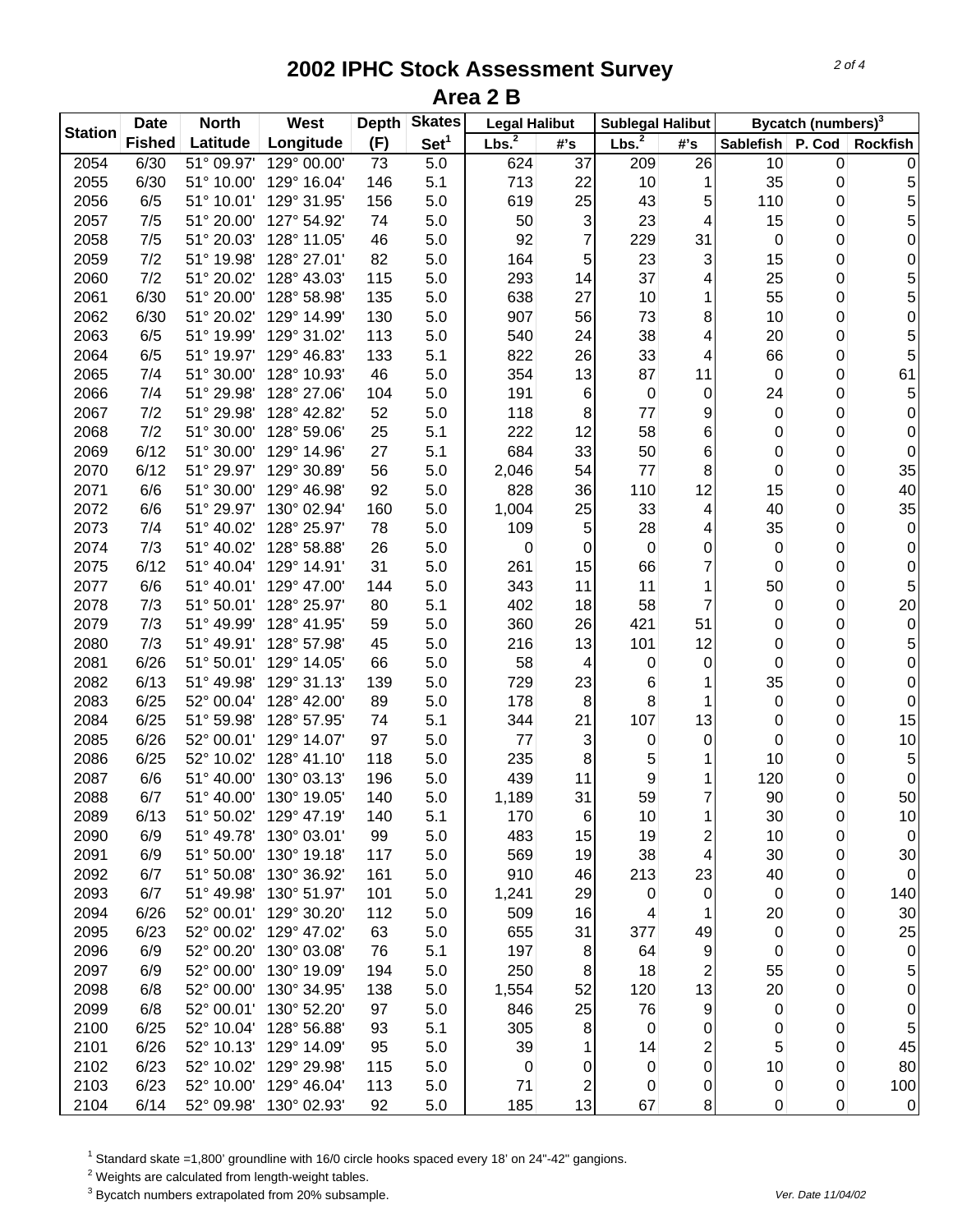| <b>Station</b> | <b>Date</b>   | <b>North</b>             | West        | <b>Depth</b> | <b>Skates</b>    | <b>Legal Halibut</b> |        | <b>Sublegal Halibut</b> |                  |           | Bycatch (numbers) <sup>3</sup> |                  |
|----------------|---------------|--------------------------|-------------|--------------|------------------|----------------------|--------|-------------------------|------------------|-----------|--------------------------------|------------------|
|                | <b>Fished</b> | Latitude                 | Longitude   | (F)          | Set <sup>1</sup> | Lbs. <sup>2</sup>    | $#$ 's | Lbs. <sup>2</sup>       | #'s              | Sablefish | P. Cod                         | <b>Rockfish</b>  |
| 2105           | 6/14          | $\overline{52}$ ° 10.04' | 130° 18.84' | 222          | 5.0              | 48                   | 1      | 0                       | 0                | 20        | 0                              | 5                |
| 2106           | 6/8           | 52° 10.00'               | 130° 34.94' | 104          | 5.1              | 1,257                | 52     | 141                     | 15               | 0         | 0                              | 5                |
| 2107           | 6/8           | 52° 10.00'               | 130° 52.02' | 122          | 5.0              | 2,434                | 98     | 67                      | $\overline{7}$   | 0         | 0                              | $\boldsymbol{0}$ |
| 2108           | 6/22          | 52° 19.99'               | 129° 12.97' | 76           | 5.0              | 572                  | 28     | 153                     | 18               | 0         | 0                              | 11               |
| 2109           | 6/22          | 52° 19.99'               | 129° 30.09' | 95           | 5.1              | 337                  | 10     | 0                       | $\pmb{0}$        | 0         | 0                              | 10               |
| 2110           | 6/22          | 52° 20.00'               | 129° 46.02' | 114          | 5.0              | 311                  | 15     | 0                       | 0                | 0         | 0                              | 15               |
| 2111           | 6/14          | 52° 20.00'               | 130° 03.00' | 127          | 5.1              | 623                  | 27     | 9                       |                  | 5         | 0                              | 10               |
| 2112           | 6/14          | 52° 20.02'               | 130° 19.02' | 195          | 5.0              | 108                  | 3      | 39                      | 4                | 35        | 0                              | 15               |
| 2113           | 6/15          | 52° 20.02'               | 130° 35.05' | 92           | 5.0              | 676                  | 20     | 10                      |                  | 0         | 0                              | 25               |
| 2114           | 6/15          | 52° 19.98'               | 130° 52.11' | 80           | 5.0              | 352                  | 22     | 104                     | 11               | 0         | 0                              | $\pmb{0}$        |
| 2115           | 6/22          | 52° 30.02'               | 129° 32.03' | 50           | 5.0              | 489                  | 21     | 109                     | 13               | 0         | 0                              | 35               |
| 2116           | 6/21          | 52° 29.98'               | 129° 45.57' | 98           | 5.0              | 762                  | 25     | 0                       | 0                | 0         | 0                              | 5                |
| 2117           | 6/21          | 52° 30.00'               | 130° 01.96' | 147          | 5.0              | 205                  | 7      | 8                       |                  | 0         | 0                              | 15               |
| 2118           | 6/16          | 52° 29.99'               | 130° 19.02' | 144          | 5.0              | 609                  | 28     | 15                      | 2                | 30        | 0                              | 25               |
| 2119           | 6/15          | 52° 30.02'               | 130° 35.01' | 66           | 5.0              | 678                  | 27     | 39                      | 5                | 0         | 0                              | 50               |
| 2120           | 6/15          | 52° 29.99'               | 130° 51.97' | 62           | 5.0              | 547                  | 20     | 100                     | 11               | 0         | 0                              | 15               |
| 2121           | 6/21          | 52° 40.00'               | 129° 46.03' | 103          | 5.0              | 254                  | 10     | 0                       | 0                | 0         | 0                              | 15               |
| 2122           | 6/21          | 52° 39.99'               | 130° 02.02' | 145          | 5.0              | 762                  | 22     | 0                       | 0                | 15        | 0                              | $\pmb{0}$        |
| 2123           | 6/16          | 52° 39.97'               | 130° 18.94' | 123          | 5.0              | 416                  | 18     | $\mathbf 0$             | 0                | 10        | 0                              | 35               |
| 2124           | 6/16          | 52° 40.00'               | 130° 35.03' | 80           | 5.0              | 1,371                | 58     | 46                      | 5                | 5         | 0                              | 20               |
| 2125           | 6/17          | 52° 49.98'               | 130° 01.96' | 143          | 5.0              | 69                   | 3      | $\boldsymbol{0}$        | 0                | 55        | 0                              | $\overline{5}$   |
| 2126           | 6/17          | 52° 50.00'               | 130° 19.09' | 114          | 5.0              | 533                  | 22     | 20                      | 2                | 5         | 0                              | 30               |
| 2127           | 6/17          | 53° 00.00                | 129° 45.14' | 126          | 5.0              | 384                  | 14     | 14                      | $\overline{c}$   | 30        | 0                              | 25               |
| 2128           | 6/17          | 52° 59.99                | 130° 01.95' | 106          | 5.0              | 90                   | 4      | 0                       | $\boldsymbol{0}$ | 5         | 0                              | $10$             |
| 2129           | 7/31          | 52° 29.99'               | 131° 08.00' | 47           | 5.0              | 1,290                | 56     | 261                     | 31               | 0         | 0                              | 10               |
| 2130           | 7/31          | 52° 29.96'               | 131° 25.00' | 78           | 5.0              | 1,177                | 38     | 22                      | 3                | 0         | 0                              | 20               |
| 2131           | 7/30          | 52° 39.87'               | 130° 51.99' | 53           | 5.0              | 760                  | 41     | 358                     | 40               | 0         | 0                              | $\pmb{0}$        |
| 2132           | 7/30          | 52° 39.75'               | 131° 07.99' | 38           | 5.0              | 952                  | 45     | 119                     | 13               | 0         | 0                              | 0                |
| 2133           | 7/30          | 52° 49.95'               | 130° 35.00' | 63           | 5.0              | 502                  | 26     | 68                      | 8                | 10        | 0                              | 0                |
| 2134           | 7/30          | 52° 49.91'               | 130° 52.00' | 29           | 5.0              | 54                   | 3      | $\mathbf 0$             | 0                | 0         | 0                              | 0                |
| 2135           | 7/29          | 52° 59.92'               | 130° 18.00' | 114          | 5.0              | 196                  | 10     | 19                      | 2                | 51        | 0                              | 61               |
| 2136           | 7/29          | 52° 59.80'               | 130° 35.01' | 50           | 5.0              | 428                  | 24     | 103                     | 14               | 0         | 0                              | 0                |
| 2137           | 7/29          | 53° 09.91'               | 130° 18.00' | 90           | 5.0              | 490                  | 17     | 24                      | 3                | 20        | 0                              | 25               |
| 2138           | 7/28          | 53° 09.61'               | 130° 35.00' | 101          | 5.0              | 416                  | 19     | 35                      | 4                | 40        | 0                              | 25               |
| 2139           | 7/28          | 53° 09.82'               | 130° 52.00' | 58           | 5.0              | 475                  | 30     | 140                     | 16               | 0         | 0                              | $\pmb{0}$        |
| 2140           | 7/29          | 53° 20.02'               | 130° 18.00' | 56           | 5.0              | 1,267                | 61     | 261                     | 31               | 0         | 5                              | 15               |
| 2141           | 7/28          | 53° 19.98'               | 130° 34.99' | 42           | 5.0              | 297                  | 23     | 180                     | 23               | 0         | 0                              | 10               |
| 2142           | 7/28          | 53° 19.91'               | 130° 52.00' | 75           | 5.0              | 881                  | 35     | 14                      | $\overline{c}$   | 5         | 5                              | $\pmb{0}$        |
| 2143           | 7/18          | 53° 20.08'               | 132° 49.00' | 78           | 5.0              | 1,510                | 36     | 302                     | 37               | 0         | 0                              | 21               |
| 2144           | 7/18          | 53° 20.14'               | 133° 06.00' | 129          | 5.0              | 908                  | 21     | 0                       | $\overline{0}$   | 15        | 0                              | $\pmb{0}$        |
| 2145           | 7/27          | 53° 30.02'               | 130° 52.00' | 49           | 5.0              | 408                  | 30     | 387                     | 46               | 5         | 5                              | 0                |
| 2146           | 7/18          | 53° 30.12'               | 133° 06.00' | 220          | 5.0              | 282                  | 10     | 0                       | $\mathbf 0$      | 95        | 0                              | 60               |
| 2147           | 7/27          | 53° 39.83'               | 130° 35.00' | 16           | 5.0              | 428                  | 21     | 92                      | 12               | 0         | 0                              | 0                |
| 2148           | 7/27          | 53° 39.88'               | 130° 52.00' | 27           | 5.0              | 344                  | 20     | 121                     | 14               | 0         | 0                              | 0                |
| 2149           | 7/18          | 53° 40.09'               | 133° 07.00' | 81           | 5.0              | 919                  | 45     | 472                     | 57               | 0         | 0                              | 15               |
| 2150           | 7/27          | 53° 49.84'               | 130° 52.00' | 49           | 5.0              | 444                  | 25     | 110                     | 13               | 0         | 10                             | 0                |
| 2151           | 7/19          | 54° 00.20'               | 133° 25.00' | 43           | 5.0              | 2,390                | 55     | 44                      | 5                | 0         | 0                              | 45               |
| 2152           | 7/26          | 54° 09.93'               | 130° 35.00' | 57           | 5.0              | 137                  | 7      | 23                      | 3                | 20        | 0                              | 5                |
| 2153           | 7/22          | 54° 10.11'               | 131° 59.99' | 38           | 5.0              | 11                   | 1      | 235                     | 29               | 0         | 0                              | 0                |
| 2154           | 7/21          | 54° 09.89'               | 132° 17.00' | 49           | 5.0              | 209                  | 15     | 309                     | 39               | 0         | 0                              | $\pmb{0}$        |

<sup>1</sup> Standard skate =1,800' groundline with 16/0 circle hooks spaced every 18' on 24"-42" gangions.

 $2$  Weights are calculated from length-weight tables.

<sup>3</sup> Bycatch numbers extrapolated from 20% subsample. We also a strategies and the vertext of the 11/04/02